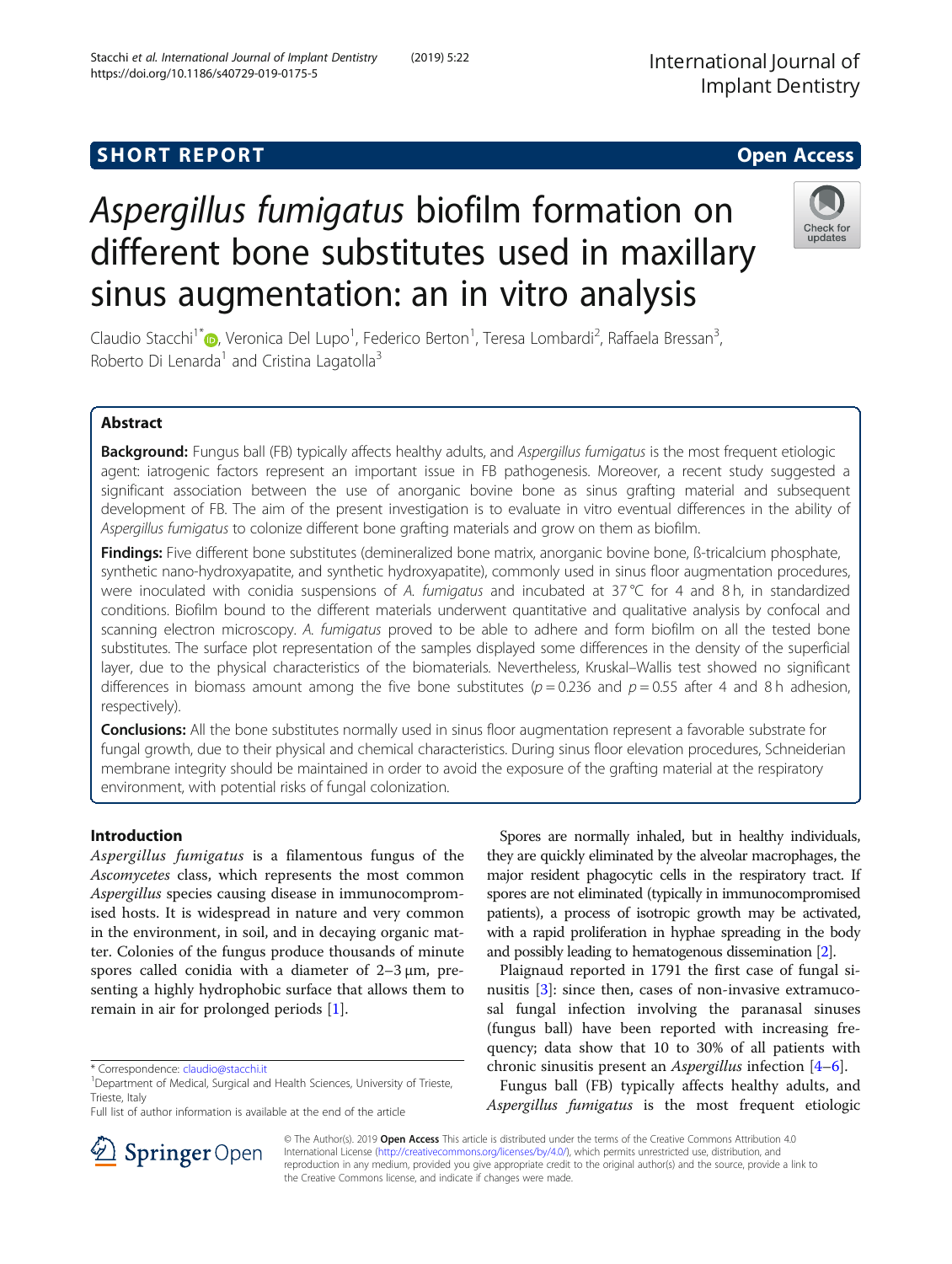agent in European and North American patients. Iatrogenic factors represent an important issue in FB pathogenesis: it was demonstrated that the presence of zinc oxide endodontic sealers into the maxillary sinus is the most commonly recognized local risk factor for the disease development [\[4](#page-4-0)– [7](#page-4-0)]. Nowadays, it is well known that zinc promotes fungal growth as it represents an essential microelement for helping fungi to survive and proliferate [[8](#page-4-0), [9\]](#page-4-0).

Furthermore, a recent case-control study suggested a significant association between the use of a specific bone substitute (anorganic bovine bone) as sinus grafting material and subsequent development of FB [[10](#page-4-0)]. Although both lateral and transcrestal sinus floor elevation have been reported as predictable and reliable techniques [[11](#page-4-0), [12\]](#page-4-0), they have also been associated with several postoperative complications [[13](#page-4-0), [14\]](#page-4-0), such as graft infection both from fungal and bacterial pathogens [[10](#page-4-0), [15](#page-4-0)]. When a biomaterial is grafted in the maxillary sinus, especially in case of Schneiderian membrane tearing or perforation, it may get in contact with the respiratory environment. Moreover, bone substitutes could provide an ideal substrate for fungal adhesion and proliferation: the porous nature of these biomaterials could favor fungus colonization by making it inaccessible to immune surveillance and defensive mechanisms [[16\]](#page-4-0).

As the pathogenetic pathways of the fungal infection in the maxillary sinus are still partially unknown, and it was hypothesized a pathophysiological role for a specific bone substitute, the aim of the present in vitro study was to evaluate eventual differences in the ability of Aspergillus fumigatus to colonize different bone grafting materials and grow on them as biofilm, a structured community of microorganisms enclosed within a protective extracellular matrix.

## Materials and methods

## Strain and growth conditions

Conidia suspensions of A. fumigatus NCPF 7367, obtained from Public Health England Culture Collections, were prepared as described by Mowat et al. [[17](#page-4-0)] Briefly, the strain was streaked out from glycerol stocks stored at − 80 °C and incubated at 37 °C for 3 days. Conidia were harvested by flooding the surface of the plates with 5 ml of phosphate-buffered saline (PBS) containing  $0.025\%$  ( $v/v$ ) Tween-20 (Sigma Aldrich, St. Louis, MO, USA) and rocking gently, washed in the same buffer, counted using a Burker hemocytometer, and diluted to a density of  $10^5$  spores/ml in 3-(N-morpholino) propanesulfonic acid (MOPS)-buffered Roswell Park Memorial Institute medium (RPMI) 1640 (Sigma Aldrich, St. Louis, MO, USA), supplemented with 10% fetal bovine serum (FCS). This suspension was used as inoculum.

#### Biofilm formation

Five different bone substitutes, commonly used in sinus floor augmentation procedures, were selected for the experiment. The biomaterials included one allograft (demineralized bone matrix, Puros, Zimmer Biomet, Palm Beach Gardens, FL, US), one xenograft (anorganic bovine bone, BioOss, Geistlich, Wolhusen, Switzerland), and three alloplastic materials (ß-tricalcium phosphate, ßTCP, RTR, Septodont, Saint Maur des Fossés, France; synthetic nano-hydroxyapatite, NHA, Fisiograft Bone, Ghimas, Casalecchio di Reno, Italy; synthetic hydroxyapatite, HA Idrossilapatite, Centro di Odontoiatria Operativa, Padova, Italy). About 50 mg of each bone substitute was distributed in a 24-well microtiter plate, inoculated with 0.5 ml of the conidia suspension, and incubated at 37 °C with orbital shaking (130 rpm) for 4 and 8 h, to allow the attachment of the fungal cells. After these contact periods, the materials were washed to remove the unbound cells, and 1 ml of fresh RPMI medium was added to allow the growth of the biofilm for further 20 h. Finally, samples were thoroughly washed three times with PBS.

#### Confocal microscopy analysis

Biofilm bound to the different materials was stained for polysaccharides with 1 ml of 25 μg/ml concanavalin A-Texas Red conjugated (CATR) (Molecular Probes, Eugene, OR, US) for 30 min in static conditions, gently washed once with water and examined by confocal microscopy (CLSM) using a Nikon C1-SI confocal microscope (Nikon Instruments Europe BV, Amsterdam, Netherlands). Excitation and emission wavelength were set to 561 and 600 nm, respectively. Z-stacks were acquired with a 20x/0.5 air objective at 2 μm intervals. The image stacks collected by CSLM were analyzed with the EZ-C1 Free Viewer (Nikon Corporation, Tokyo, Japan) and the Image J 1.47 (Wayne Resband, National Institutes of Health, Bethesda, MD, USA) softwares.

Twelve images, randomly acquired from three independent experiments for each time of adhesion, were analyzed by the COMSTAT software package ([www.](http://www.comstat.dk) [comstat.dk](http://www.comstat.dk)) to evaluate the amount of the biomass [[18\]](#page-4-0).

#### Scanning electron microscope analysis

Specimens were fixed at 60 °C for 2 h, then mounted on aluminum stubs covered with two-sided conductive carbon adhesive tape. Subsequently, the samples were sputtered with gold (Sputter Coater K550X, Emitech, Quorum Technologies, Lewes, UK) and immediately analyzed by means of a scanning electron microscope (SEM) (Quanta250 SEM, FEI, Hillsboro, OR, US) operated in secondary electron detection mode. The working distance was adjusted in order to obtain the suitable magnification; the accelerating voltage was set to 30 kV.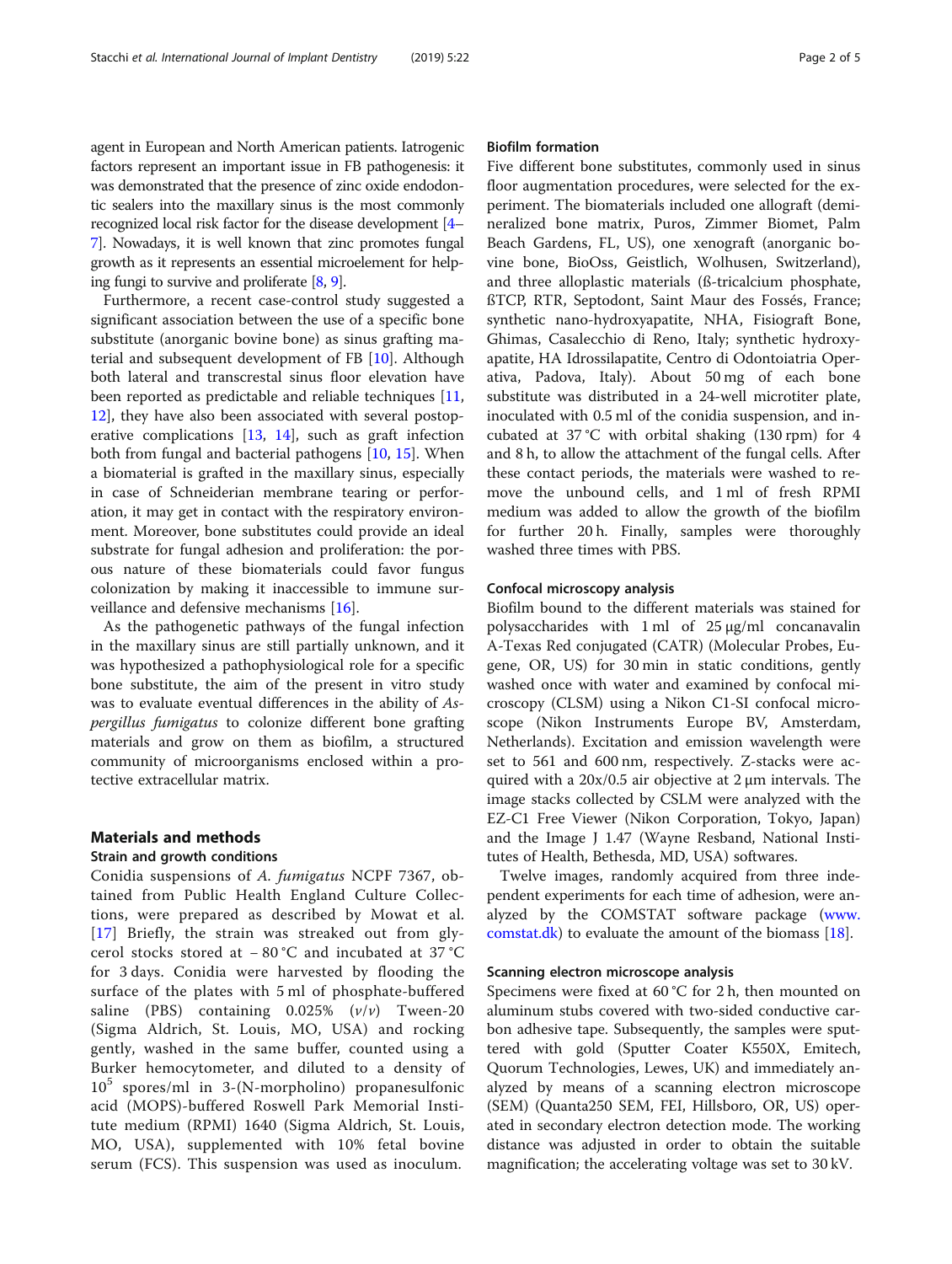## Statistical analysis

Statistical analysis was performed by means of SPSS 15.0 software (SPSS, Chicago, IL, US). Data for descriptive statistics were expressed as mean ± SD. The normality of the distribution and the equality of variance were assessed with Kolmogorov–Smirnov and Levene test, respectively. Data were then analyzed with Kruskal–Wallis test, and statistical significance was pre-set at  $p < 0.05$ .

## Results

#### Qualitative analysis

A. fumigatus NCPF 7367 proved to be able to adhere and form biofilm on all the tested bone substitutes. Concanavalin staining revealed the presence of highly intertwined superficial hyphae (Fig. 1a) distributed over the surface of the different materials (Fig. 1b). The surface plot representation (Fig. 1c) displayed some differences in the density of the superficial layer, which looked rather wispy in the biofilm formed on NHA and allograft compared to that detected on the other samples. This property was confirmed by SEM analysis that, besides the filamentous hyphae detected in all samples, revealed the presence of conidiophora only on the surface of NHA and allograft (Fig. 1d).

### Quantitative analysis

The evaluation of the biomass formed on each bone substitute, obtained by COMSTAT analysis and expressed as the mean values  $\pm$  SD from twelve images randomly acquired, showed small differences among the five materials (Fig. [2\)](#page-3-0). However, these differences resulted not significant after statistical analysis by the Kruskal–Wallis test, as  $p$ values obtained for both experimental conditions (4 and 8 h adhesion before washing unbound cells) were 0.236 and 0.55, respectively.

## **Discussion**

The pathophysiology of fungus ball (FB) remains not completely understood, even if two theories have been formulated to explain it [\[5\]](#page-4-0). The aerogenic theory postulates that inhaled fungal spores which were not cleared by mucociliary system in a maxillary sinus with impaired homeostasis could develop into a FB. The iatrogenic theory hypothesizes that fungal colonization of the maxillary sinus occurs via oroantral communications after dental treatment. The combination of dentogenic factors, such as endodontic treatments, extractions, or apical periodontitis in teeth with the apex in strict contiguity with the sinus floor, were shown to correlate significantly with FB development [\[19\]](#page-4-0). In particular, zinc oxide-based endodontic sealers have been demonstrated to promote fungal growth



tricalcium phosphate; NHA: synthetic nano-hydroxyapatite; Allograft: demineralized bone matrix; HA: synthetic hydroxyapatite. 10<sup>5</sup> conidia/ml inoculated onto the different materials were incubated for 8 h to allow adhesion. After washing the unbound cells, the biofilm was grown in fresh medium for 20 h, washed gently with PBS and analyzed with CLSM (a, b, c) and SEM (d). a Orthogonal view, showing the mycelium morphology, characterized by highly intertwined hyphae. **b** 3D volume image, displaying the biofilm pellicle distributed over the surface of the materials. c 3D surface plot, revealing the lower density of the superficial layer of the biofilm formed on NHA and allograft.  $d \times 600$  magnification SEM micrographs: conidiophore detected in the biofilm formed on NHA and allograft are indicated by yellow arrows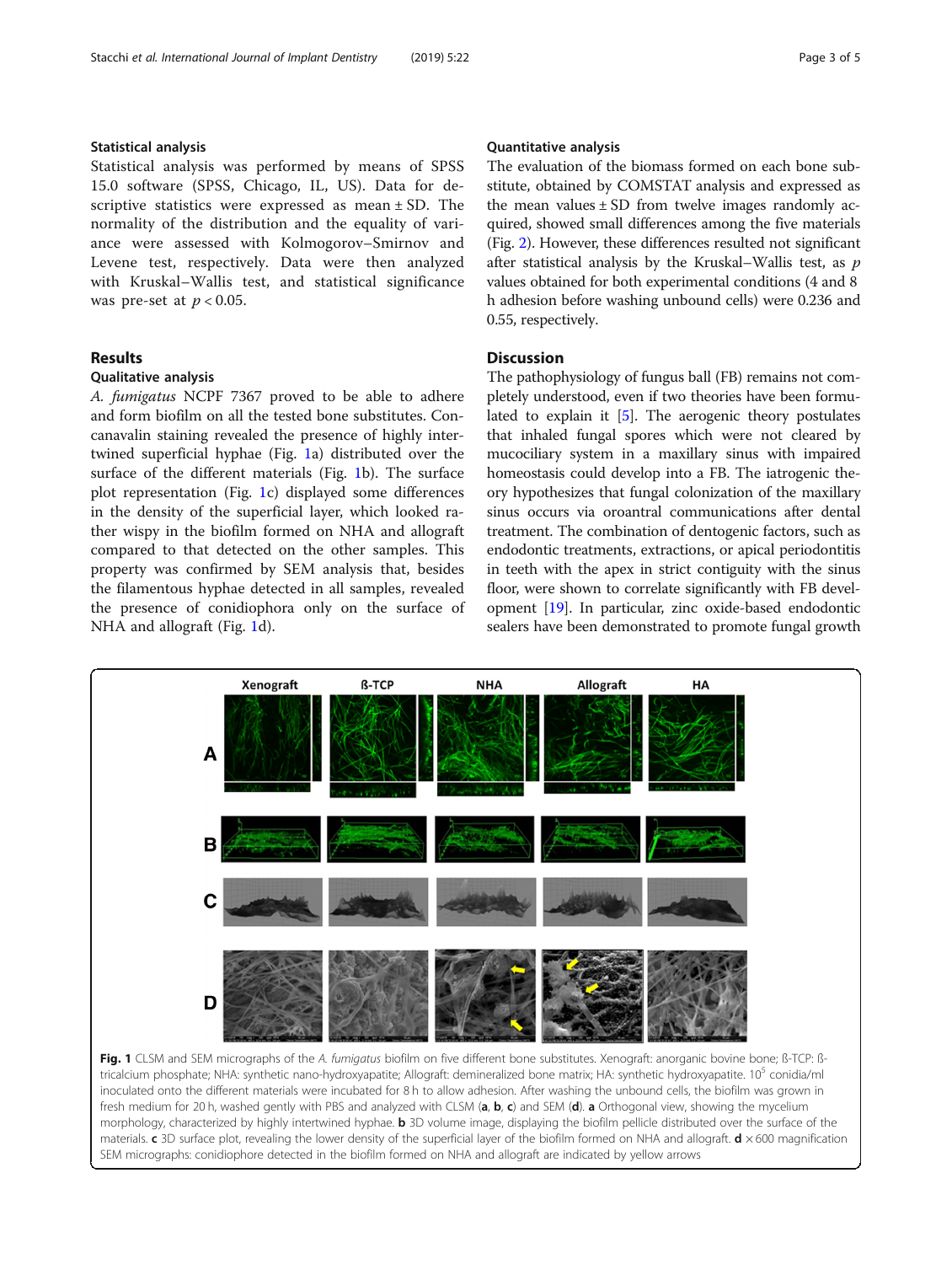<span id="page-3-0"></span>

[[8,](#page-4-0) [9,](#page-4-0) [20](#page-4-0)], and their protrusion into the sinusal cavity, due to root canal overfilling, may significantly contribute to the onset of mycotic infections [\[21\]](#page-4-0).

During sinus augmentation procedures, bone substitutes are normally grafted in the space created between the sinus floor and Schneiderian membrane, after its careful detachment and elevation from the bony walls. In case of membrane perforation or tearing, an intra-operative complication occurring with an incidence varying from 5 to 20% depending on the surgical technique [\[22\]](#page-4-0), a dissemination of the biomaterial in the maxillary sinus cavity is a possible event. Bone substitute granules in contact with the respiratory environment could be easily colonized by resident fungi, also considering that a temporary impairment of the mucociliary clearance always occurs after sinus surgery [\[23](#page-4-0)]: nevertheless, very few studies were published on this topic [[10,](#page-4-0) [16\]](#page-4-0).

In a recent retrospective study, Scolozzi et al. hypothesized the physiopathological role of a bone substitute, by demonstrating a significant association between a specific anorganic bovine bone (BioOss, Geistlich, Wolhusen, Switzerland) and subsequent development of FB [[10\]](#page-4-0). The results of the present study, testing five different biomaterials of three different classes (allografts, xenografts, and alloplasts), do not support this finding by showing no significant differences among the various grafts in promoting adhesion and biofilm formation of A. fumigatus. All the bone substitutes here tested represented an ideal substrate for fungal growth: their interconnected porosities greatly favored A. fumigatus adhesion and proliferation [[24](#page-4-0)]. In fact, the colonization of the substrate was very rapid with all the investigated biomaterials: 8 h adhesion resulted only in a slight increase in the amount of the biomass compared to the samples incubated for 4 h before washing unbound cells, indicating that 4 h is a sufficient time for A. fumigatus to effectively adhere to all the materials of the test, as previously suggested [\[25](#page-4-0)].

The qualitative analysis revealed the presence of highly intertwined superficial hyphae on the surface of all the different biomaterials, but the superficial layer of NHA and allograft exhibited some differences from the other bone substitutes. Besides the filamentous mycelium detected in all samples, SEM analysis showed the presence of conidiophora only on the surface of NHA and allograft. A possible explanation for the formation of an aerial mycelium only on these two biomaterials can be related to their lower density compared to the other bone substitutes here tested. In fact, it has been shown that filamentous fungi growing at air-water interfaces produce some small hydrophobic proteins, named hydrophobins, which play important roles in the switching towards aerial hyphae formation and spore production [[26](#page-4-0)]. Taking into account that both allograft and NHA floated on the surface of the liquid medium during incubation, while xenograft, ß-TCP, and HA, being heavier, remained completely submerged, the different growth pattern of A. fumigatus on the various biomaterials could be likely ascribed to more or less aerobic growth conditions.

In conclusion, the results of the present study showed that all the bone substitutes normally used in sinus floor